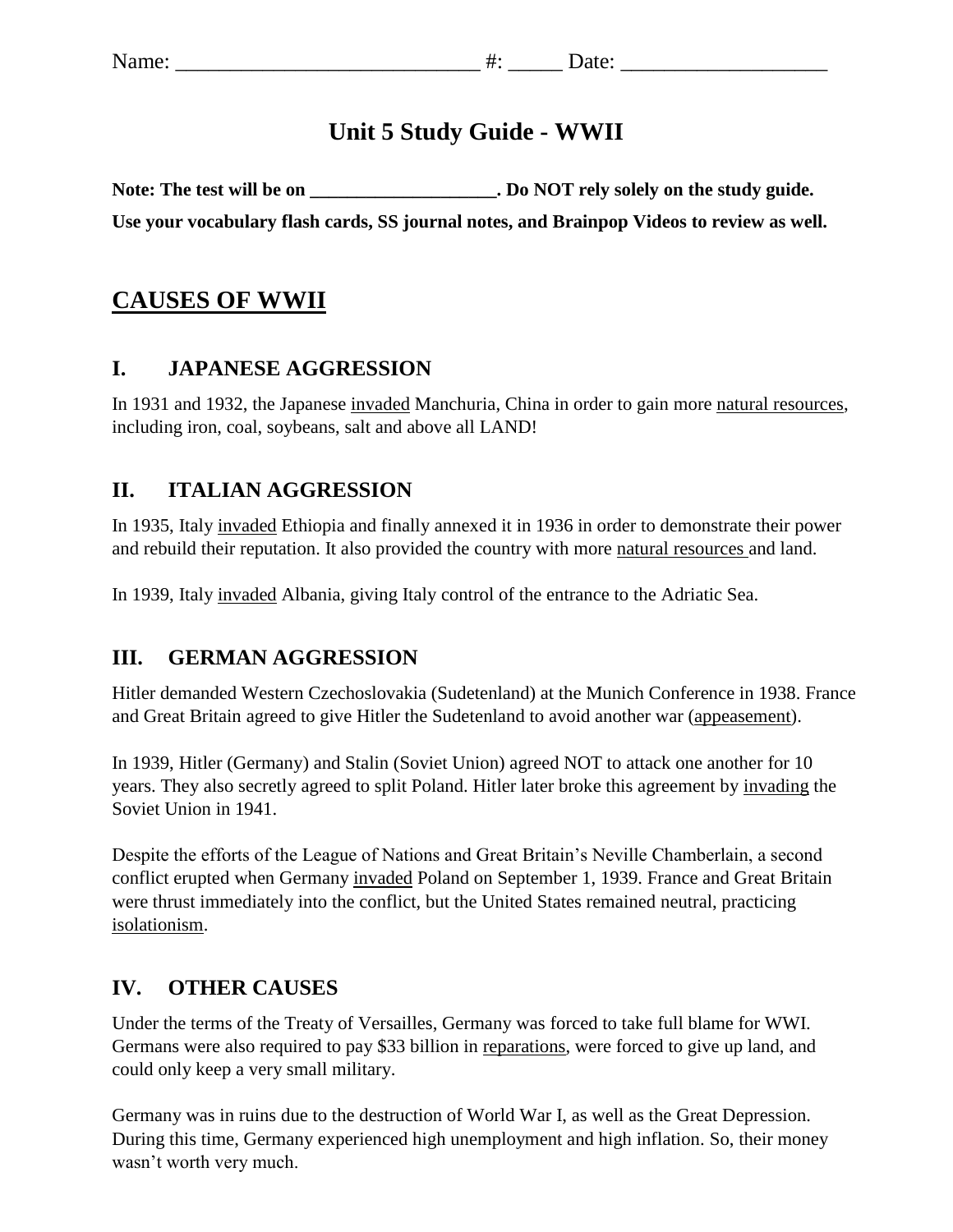| ъ.<br>Name: |
|-------------|
|-------------|

Many people in Germany were drawn to Hitler because he was nationalistic and wanted to rebuild the country of Germany. He promised jobs and economic growth. He also believed the Germans were superior or better than people of other nationalities and races.

Initially, the Allies attempted to negotiate and appease Hitler to avoid another war. Little by little, Germany began to rebuild its military (militarism). They also took back territory that they had lost during World War I (imperialism), breaking the Treaty of Versailles.

In 1940, Germany, Italy, and Japan signed an agreement and formed an alliance, which became known as the Axis Alliance or the Axis Powers.

Ultimately, militarism, alliances, nationalism, imperialism, appeasement and aggression all led to WWII.

# **ALLIES –** United States, Great Britain, and the Soviet Union

**Franklin D. Roosevelt** – President of the United States from 1932-1945. After guiding the United States through the Great Depression and after creating the New Deal, President Roosevelt's approval was high among many Americans. As war became inevitable, he hesitated to involve the United States in another destructive war, until the attack on Pearl Harbor. The surprise attack thrust the United States into the conflict. Roosevelt was re-elected to his third and fourth terms during World War II.

**Harry S. Truman** – Became president in 1945 with the sudden death of President Roosevelt. The war in Europe was close to an end, but the conflict with Japan continued. Utilizing the foreign policy and plans established by Roosevelt, Truman ordered the use of atomic bombs against Japan. This led to Japan's surrender. Truman also helped to create the United Nations in June of 1945. He believed that diplomacy and negotiations could prevent future conflict.

**Winston Churchill** – Prime Minister of Great Britain from 1940-1945. He skillfully maneuvered public opinion and utilized Great Britain's Navy and ground troops to lead Great Britain through World War II. With his country under constant bombardment by air from Germany during the Battle for Britain, Winston Churchill sought to support the citizens of his country as well as oppose the Axis Powers.

**Joseph Stalin** – Leader of the Soviet Union from 1929-1953. Initially, the Soviet Union had an alliance with Nazi Germany. Stalin joined the Allies following Germany's betrayal and invasion of the Soviet Union in 1941. Stalin utilized the harsh winter climate of his country in the Battle for Stalingrad to the defeat German's forces in 1943. He did this by drawing German troops into the country, where he cut off German supply lines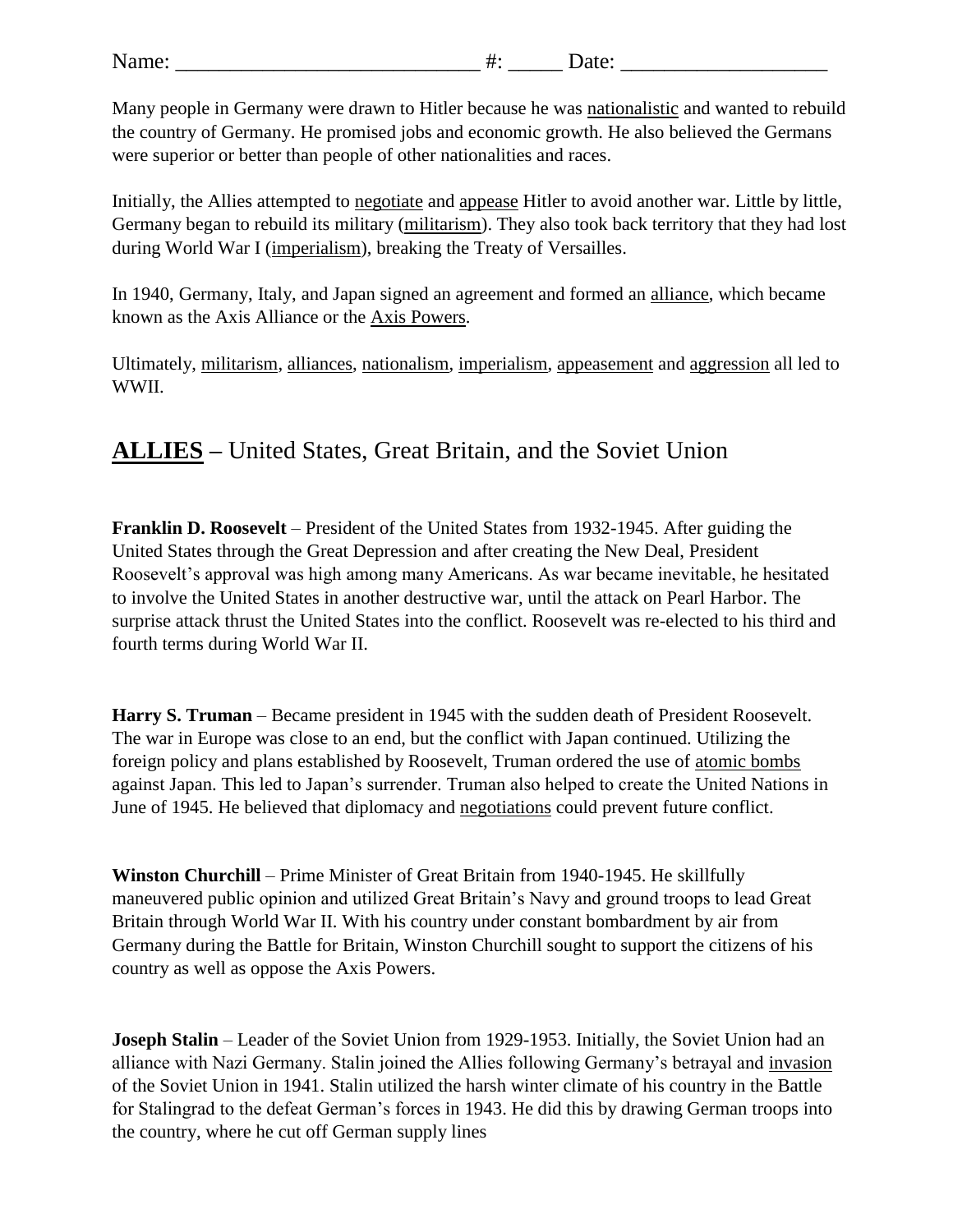## **AXIS POWERS -** Germany, Italy, and Japan

**Adolf Hitler** - Chancellor of Germany from 1933-1945. Adolf Hitler and the Nazi party rose to power by promising the people of Germany jobs and national pride. He used his position as Chancellor to concentrate all political power, and ultimately to seize power as a dictator. Once he had control, laws and policies were instituted to restrict the life of Jews and other minority groups. Ultimately, his ambitions led him to invade other countries, beginning with Poland. The restrictions placed on Jews and others eventually led to large-scale violence and genocide of Jews and others in concentration camps and throughout his territories.

**Hirohito** - Emperor of Japan from 1926-1989. Hirohito was willing to sacrifice lives to expand Japan's empire. During this time emperors were viewed as "more than human," and Hirohito expected his subjects to sacrifice their lives for their country if it was necessary. Japanese soldiers were expected to fight to the death rather than surrender. In fact, it took the use of atomic weapons to force the Japanese military and Hirohito to surrender.

**Benito Mussolini** - Leader of Italy from 1922-1943. Benito Mussolini, Italy's Fascist dictator during World War II, was an ally of German, and Japan. As a leader, he utilized Italy's military to try and re-establish Italy as a great European power.

## **OTHER PEOPLE**

**Tuskegee Airmen -** a group of African-American military pilots who fought in World War II

**Eleanor Roosevelt -** First Lady and wife of Franklin D. Roosevelt, was an advocate for civil rights for women, African Americans, and the under-privileged. During WWII, she created a victory garden on the White House Lawn and instituted the same food and gas rationing system at the White House that was instituted in households across the United States. She encouraged volunteers to assist the country and advocated for women to hold jobs traditionally held by men, who were now fighting overseas. She also played a role in the creation of the United Nations (UN).

**"Rosie the Riveter" -** icon representing the American women who worked in factories and shipyards during World War II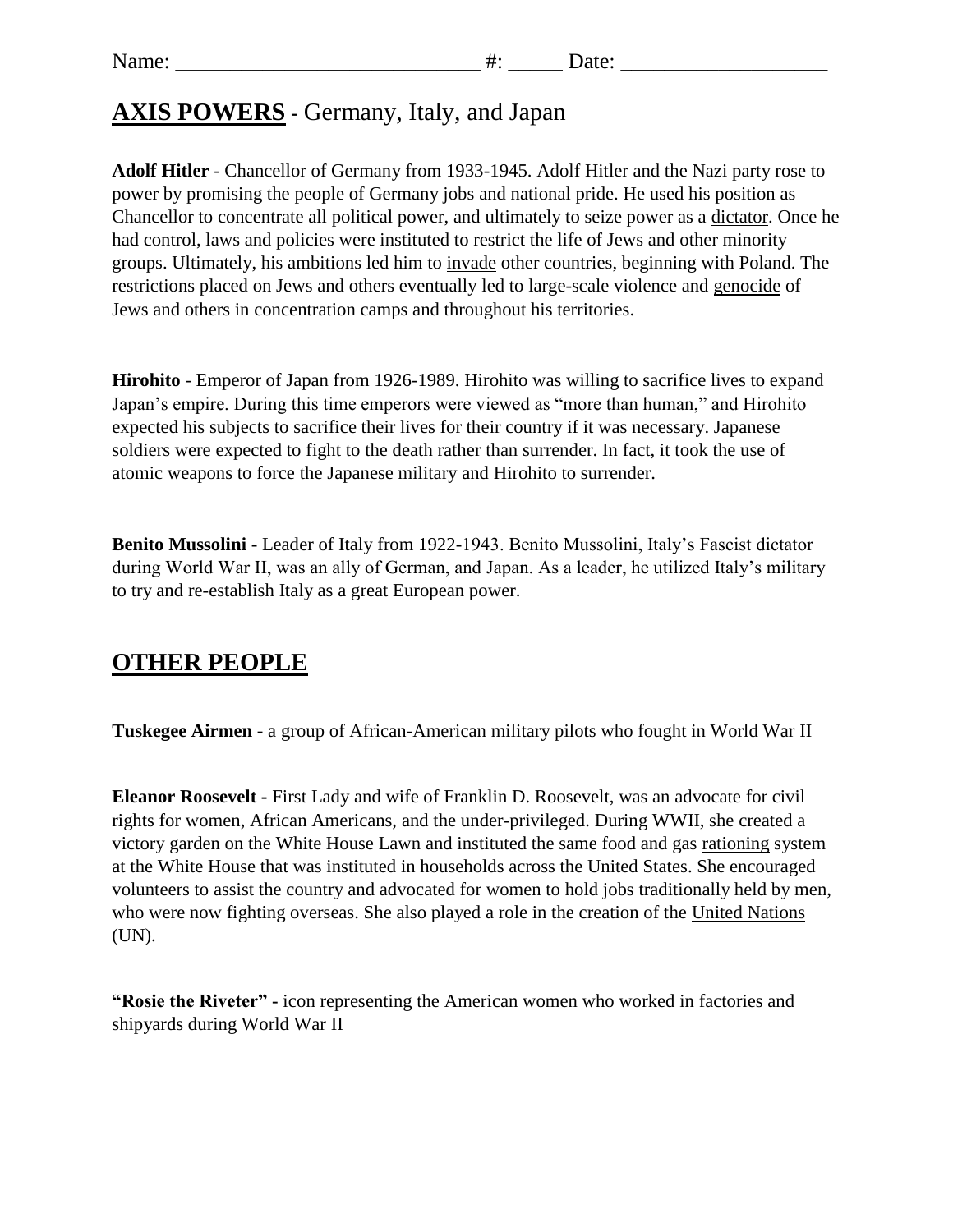## **MAJOR BATTLES & EVENTS**

**Pearl Harbor –** Japan attacked the United States Naval base at Pearl Harbor, Hawaii, on December 7, 1941. This surprise attack by Japan resulted in a change in public opinion in the United States from an isolationist stance into full out participation in the war. Congress declared war against Japan and the other Axis powers of Germany, Italy, and Japan.

**D-Day Invasion –** On June 6, 1944, a combined force of American and British soldiers landed on the beaches of Normandy, France. This attack was necessary for the retaking of France from Germany and was seen by military leaders as essential to drive the German military back to Germany and ultimately defeat them. This three-day battle was costly in terms of life, but was afterward considered a major turning point in the war in Europe.

**Battle of Iwo Jima –** When U. S. Marines captured the Japanese island of Iwo Jima in March of 1945, many lives were lost. American soldiers took this island away from the Japanese, robbing them of an important strategic advantage. The island was important as a location for Japanese planes to refuel and to resupply troops stationed on other islands. For the United States, its capture was also beneficial because it could be used as a staging area for attacks on Japan.

**V-E Day –** May 8, 1945, is celebrated as *V-E* or Victory in Europe Day. In 1945, Allied forces defeated Germany, which ended most conflict in the European theatre. As the war ended in Europe, the full horror of the Holocaust and the devastating effect on the Jewish people was discovered by the world.

**Bombings of Hiroshima & Nagasaki –** atomic bombs developed secretly during 1939-1940 by a group of scientists under a program called the Manhattan Project. They made this type of bomb by splitting the atom into two parts. President Truman knew that if he decided to use the atomic bombs, he would be sacrificing the lives of Japanese citizens, but he felt this could end the war and save the lives of allies. The first atomic bomb, "Little Boy," was dropped on Hiroshima, Japan on August 6, 1945. The second atomic bomb was dropped on Nagasaki, Japan on August, 9, 1945. Japan finally surrendered. Historians still have debates over whether or not Truman should have dropped the atomic bombs.

**V-J Day –** August 14, 1945, is considered *V-J* or Victory over Japan Day, when Japan agreed to the Allies' terms of surrender. This surrender followed the dropping of atomic bombs by the U.S. on the Japanese cities of Hiroshima and Nagasaki. For some, the Japanese surrender came as a surprise, because many believed that Japan would hold out as long as possible.